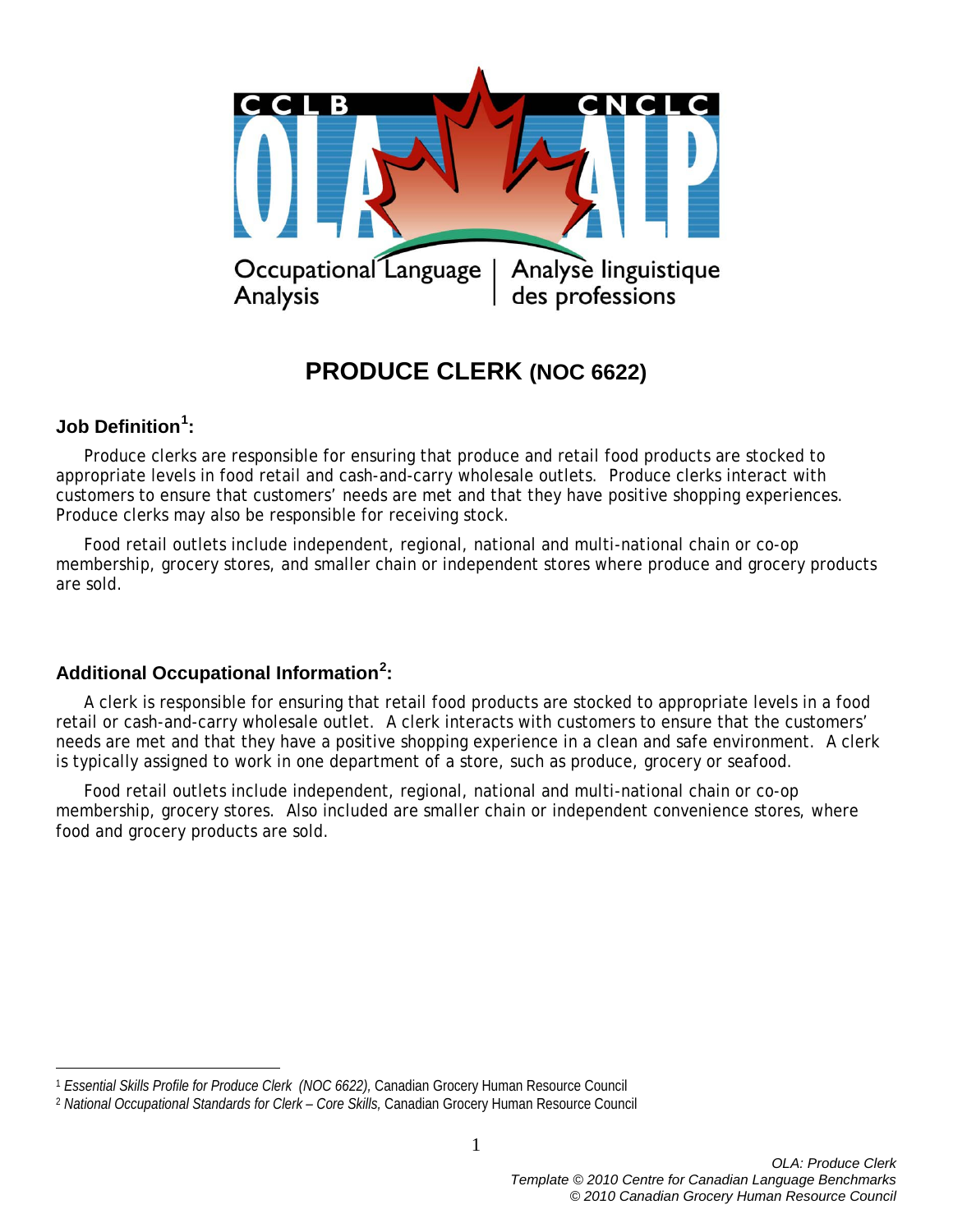#### **Overview:**

This Occupational Language Analysis (OLA) presents Canadian Language Benchmarks (CLB) competencies and typical listening, speaking, reading and writing tasks performed at a competent level by clerks. The tasks are illustrative only, and do not provide a complete sample of what a clerk does on the job. Other essential skills such as numeracy and computer skills are beyond the scope of the OLA. The content of the OLA was validated by people employed in the occupation and by CLB experts. It was developed by a Registered OLA Analyst using four key resources:

- the *Canadian Language Benchmarks 2000*, Centre for Canadian Language Benchmarks and Citizenship and Immigration Canada
- the *National Occupational Standards* for Clerk-Core Skills, Canadian Grocery Human Resource Council
- the *National Occupational Standards* for Produce Clerk, Canadian Grocery Human Resource Council
- the *Essential Skills Profile* for Produce Clerk, Canadian Grocery Human Resource Council

For a more complete picture of the competencies that are needed to perform this occupation, refer to these source documents.

#### **How to Read this Occupational Language Analysis:**

The titles, numbers and sequence of categories are based on the *Canadian Language Benchmarks 2000*, which address four major skill areas speaking, listening, reading and writing. CLB competencies (language descriptors) are entered at the left margin and followed by a number indicating the benchmark level (1 – 12) for each competency. Sample occupational tasks (work/task descriptors)drawn from the Essential Skills Profile or the National Occupational Standards are indented and italicized underneath each competency and referenced to their source, as follows:

| <b>Task Source</b>                               | Reference                                          | Example                                                                                                  |  |
|--------------------------------------------------|----------------------------------------------------|----------------------------------------------------------------------------------------------------------|--|
| <b>Essential Skills Profile</b>                  | $ES +$ the first letters of the profile<br>section | (ES-DU) = Essential Skills Profile, Document Use section                                                 |  |
| <b>National Occupational</b><br>Standard         | $NOS +$ the section/subsection                     | (NOSC-B2.5b) = National Occupational Standard, Major<br>Category B, Skill 2; Subskill 5; Sub-subskill b  |  |
| <b>National Occupational</b><br>Standard - Core* | $NOSC + the section/subsection$                    | (NOSC-B2.5 b) = National Occupational Standard, Major<br>Category B, Skill 2; Subskill 5; Sub-subskill b |  |

\*The occupations of Grocery, Produce and Seafood Clerk have a set of shared standards referred to as "Core"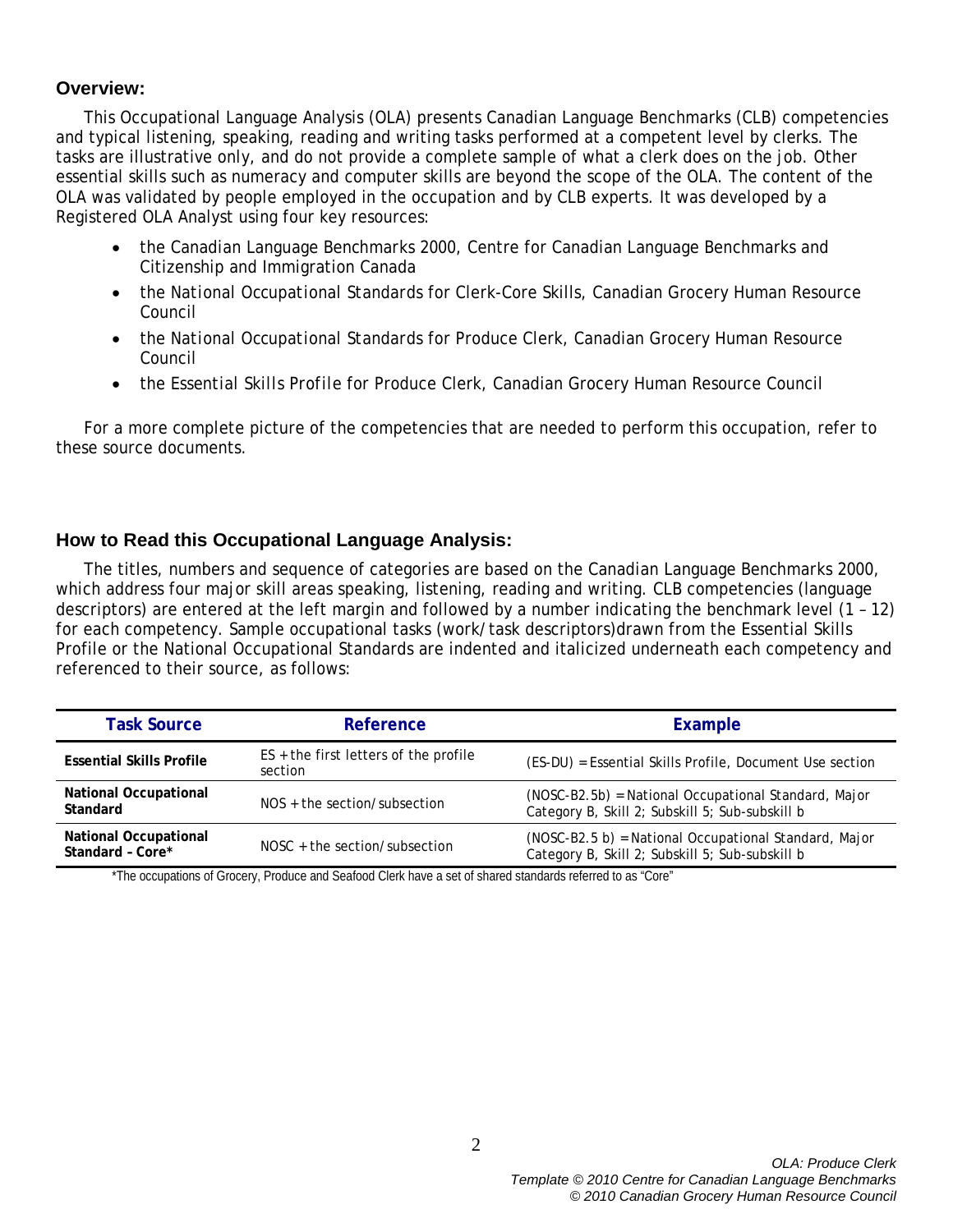#### **Comparative Ratings:**

The following chart compares typical and most complex essential skills ratings for clerk, based on the Essential Skills Profile, to the corresponding range of CLB ratings, as suggested in *Relating Canadian Language Benchmarks to Essential Skills: A Comparative Framework[3](#page-2-0)* . These are general ranges and there may be some language tasks that fall outside of this range.

| <b>Skill Area</b> | <b>Typical</b>          |            | <b>Most Complex</b>     |            |
|-------------------|-------------------------|------------|-------------------------|------------|
|                   | <b>Essential Skills</b> | <b>CLB</b> | <b>Essential Skills</b> | <b>CLB</b> |
| Speaking          | 1-2                     | $5 - 8$    |                         | $6 - 8$    |
| Listening         | 1-2                     | $5 - 8$    |                         | 7-8        |
| Reading           |                         | $3 - 5$    |                         | b          |
| Writing           |                         | $4-5$      |                         | $6 - 7$    |

#### **Common Conditions of Communication:**

| Condition | <b>Description</b>                                                                                                  |
|-----------|---------------------------------------------------------------------------------------------------------------------|
| Purpose   | - taking/giving direction or information; working as part of a team; providing customer<br>service; keeping records |
| Audience  | - one-on-one or small group interaction; co-workers; supervisors/managers; customers                                |
| Context   | - low-pressure; predictable or routine; with numerous distractions/interruptions                                    |
| Topic     | - usually familiar topics; factual exchange of information                                                          |
| Mode      | - face-to-face; in person; by phone or in-store communication system (occasionally)                                 |

<span id="page-2-0"></span><sup>3</sup> *Relating Canadian Language Benchmarks to Essential Skills: A Comparative Framework*; Centre for Canadian Language Benchmarks, 2005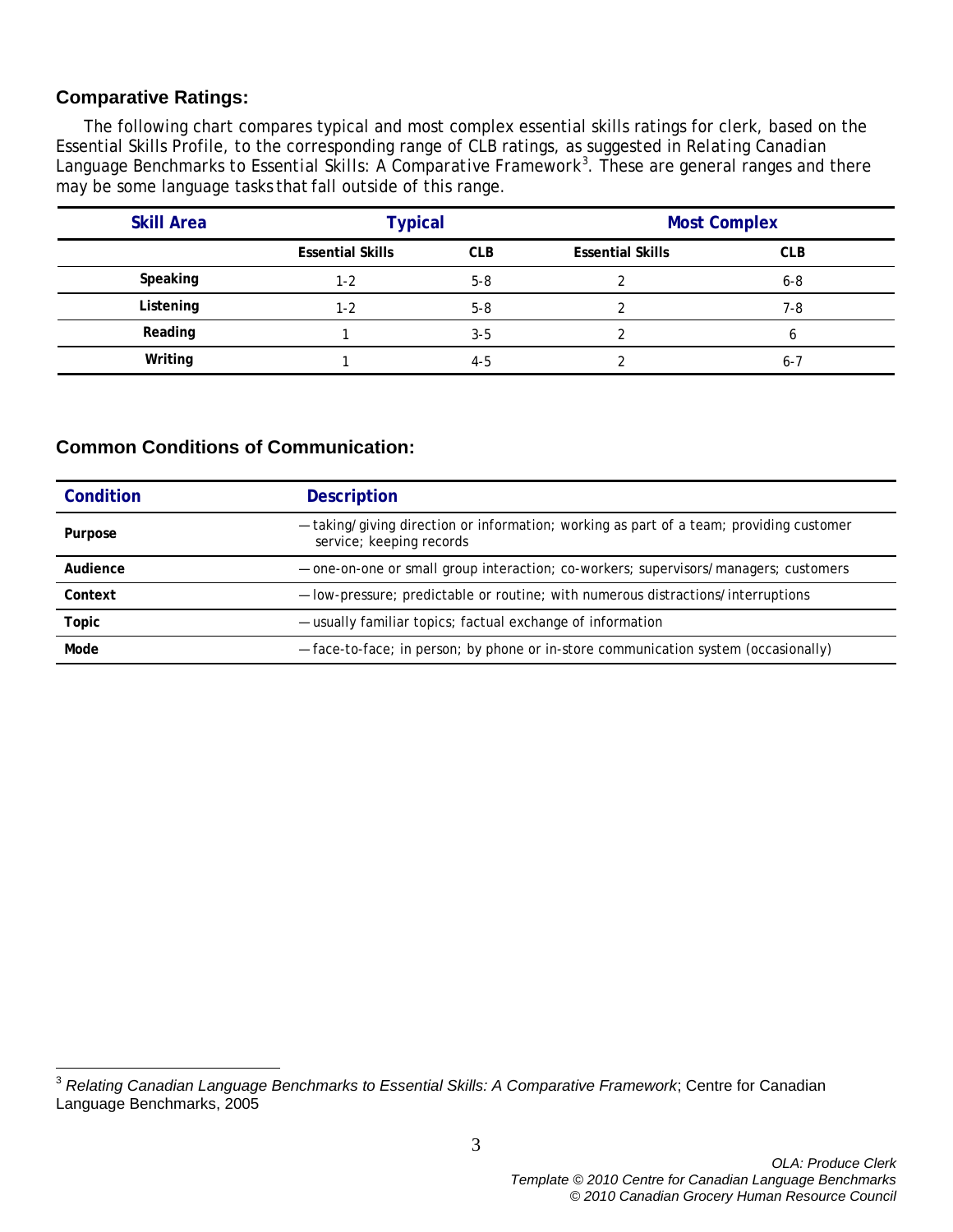# **I. Social Interaction**

# **Interpersonal Competencies**

#### **Greet, introduce self and ask about the other person. (CLB 3)**

- *greet and provide information to vendors of local produce when supervisors are not available (ES-OC)*
- *greet customers pleasantly, especially regular customers (ES-OC)*
- *greet customers with opening comment, e.g., 'Hi, How are you today?' (NOSC-B1.4b)*
- *acknowledge regular customers (NOSC-B1.4b)*

#### **Open, close and respond to short casual small talk. (CLB 4)**

- *acknowledge expressions of thanks from customers courteously (ES-OC)*
- *engage customers in personal conversations, if appropriate (NOSC-B1.4b)*
- *comment positively on products (NOSC-B1.4b)*
- *ask customers if they found all they were looking for (NOSC-B1.4d)*

# **Express and respond to compliments or congratulations. (CLB 5)**

- *give encouragement and positive feedback to team members (NOSC-A1.4g)*
- **Express and respond to gratitude, appreciation, complaint, disappointment, dissatisfaction, satisfaction and hope. (CLB 7)**
- *inform supervisors about issues with co-workers not doing their share of work or not performing tasks properly (ES-OC)* **Respond to a minor conflict or complaint. (CLB 8)**
	- *thank customers for comments and pass on information to supervisors; ask questions to clarify details; repeat feedback to supervisors (ES-OC)*
	- *refer angry customers to supervisors if asked or when unable to solve problems (ES-OC)*
	- *refer customers when their efforts to accommodate the customer have failed (ES-TS)*
	- *contact supervisor or manager to help resolve situation, if appropriate (NOSC-B1.6a)*
	- *empathize with customer, if appropriate: show genuine concern, e.g., "I'm sorry that you are upset."; apologize for error or inconvenience; thank customer for bringing problem to your attention (NOSC-B1.6d)*
	- *make suggestions to resolve issue, or recommend that customer speak with supervisor (NOSC-B1.6e)*

# **Conversation Management**

# **Confirm own comprehension. (CLB 7)**

- *may verify information with personnel in other departments (ES-OC)*
- *paraphrase or ask questions to confirm understanding (NOSC-A1.3b)*
- *admit that you do not know if in doubt (NOSC-B1.4c)*

# **Use a variety of strategies to keep conversation going. (CLB 8)**

 *speak effectively: speak clearly; use precise, uncomplicated language, do not use slang terms; vary voice tone, inflection, volume, speed and use of jargon according to intent of message and audience (NOSC-A1.3c)*

# **Phone Competencies**

#### **Answer the phone briefly according to the situation. (CLB 5)**

*may respond to telephone enquiries from customers (ES-OC)*

# **Carry on a brief phone conversation in a professional manner. (CLB 8)**

- *may make coded announcements or requests over public address system, such as (…) requests that other clerks pick up stock in receiving areas (ES-OC)*
- *place order, as directed by supervisor, for example: call warehouse and/or vendors, check availability of products, check prices, order produce (NOS-B1.7d)*

# **II. Instructions**

# **Give sets of simple everyday instructions and directions. (CLB 4)**

- *give customers aisle numbers and directions to find particular products (ES-OC)*
- *provide clear directions [to customers] (NOSC-B1.4d)*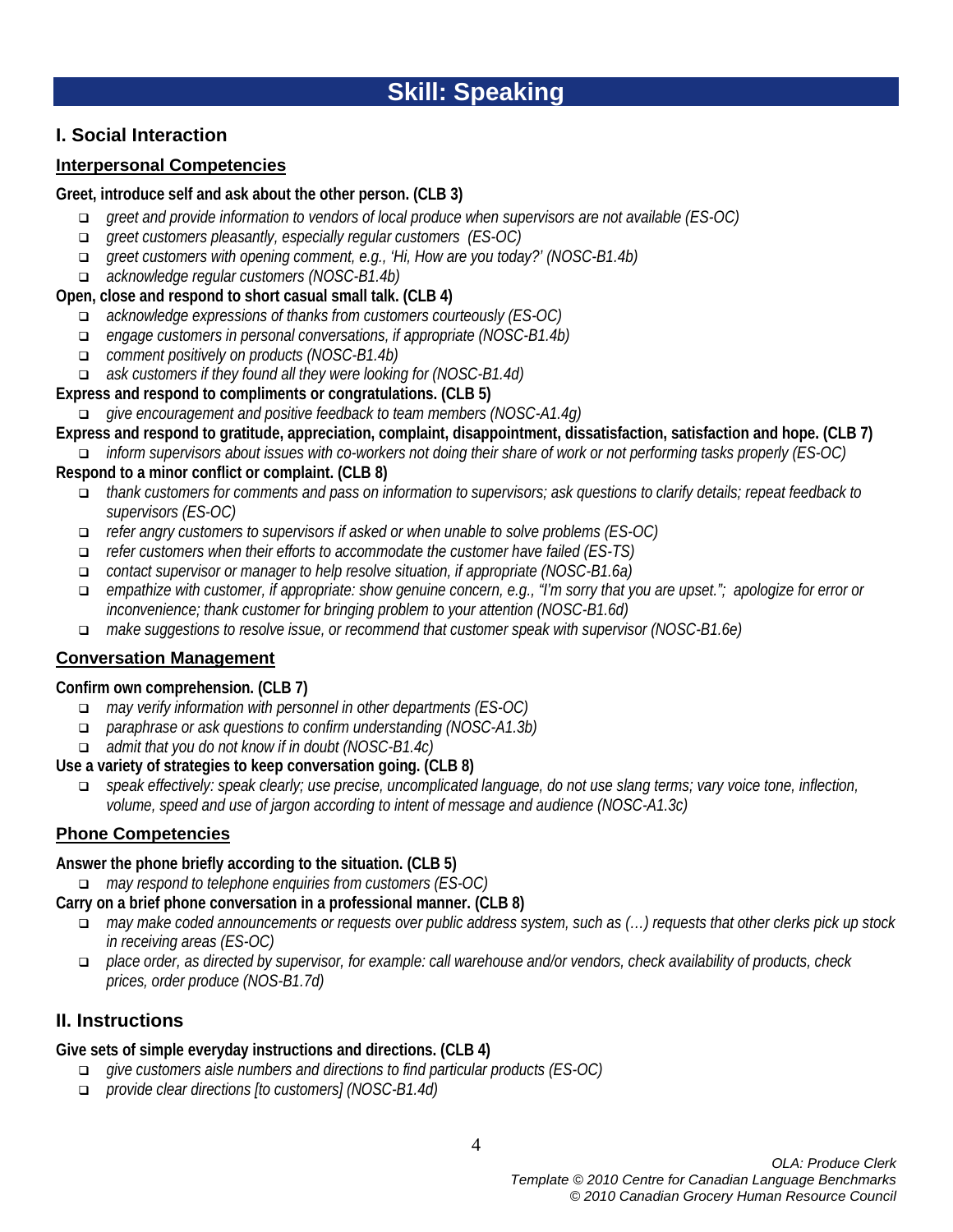#### **Give clear instructions and directions related to moderately complex familiar technical and non-technical tasks. (CLB 7)**

- *may delegate tasks to part-time co-workers (ES-OC)*
- *may exchange brief instructions and comments with co-workers to build special displays and coordinate tasks, such as moving bulky and heavy pallets (ES-OC)*
- *tell other workers (…) how tasks are performed (ES-WO)*
- *orient new employees (ES-WO)*
- assign *routine* tasks to other workers (ES-WO)

# **III. Suasion (Getting Things Done)**

#### **Advise someone of danger. (CLB 3)**

*assist with building evacuation, if directed: inform customers of nearest exit (NOSC-D2.2f)*

# **Ask for, offer, and accept assistance. (CLB 3)**

- *ask office staff for new signs when needed for new products, for unadvertised features, or to correct signage and shelf-tag errors (ES-OC)*
- *offer assistance to team members when help is needed (NOSC-A1.4e)*
- *ask for help when needed (NOSC-A1.4f)*
- *inform designated personnel when compactor indicates it is full (NOSC-C1.4g)*

# **Call for emergency assistance. (CLB 5)**

- *may call security agents to intervene when they consider customers' behaviours to be suspicious or dangerous (ES-TS)*
- *contact appropriate personnel immediately (e.g., manager on duty, security) if customer is aggressive or inappropriate (NOSC-B1.6f)*
- *inform manager on duty and/or security of any suspicious behaviours; report identifying characteristics of customers; describe unusual behaviours of co-workers (NOSC-C4.1d)*
- *report emergency to: manager on duty; emergency personnel, if necessary: give address twice, provide other information requested, if possible (NOSC-D2.2c)*
- *consult with first aid provider on shift, if necessary, in cases of minor injuries (NOSC-D2.2d)*

#### **Make a simple formal suggestion; provide reason. (CLB 6)**

- *may warn co-workers to respect load limits (ES-TS)*
- *inform the supervisor or manager on duty to request technical support (ES-TS)*
- *remind co-workers of correct procedures to follow and why it is important to do so; if co-workers continue to not rotate stock, grocery clerks inform supervisors (ES-TS)*
- *use sales techniques during conversations with customers: provide information on specials and promotions (NOSC-B1.4d)*

# **Give and respond to a warning; discourage others. (CLB 7)**

- *offer assistance to customers displaying suspicious behaviours, if appropriate (NOSC-C4.1b)*
- *ask customers if they would like to pay for items taken (NOSC-C4.1d)*

#### **Make an extended suggestion on how to solve an immediate problem or make an improvement. (CLB 7)**

 *may make informal suggestions of sales strategies to supervisors such as changes to location, sampling and crossmerchandising to increase sales (ES-TS)*

# **Indicate problems and solutions in a familiar area. (CLB 8)**

- *report potential problems to manager on duty (NOSC-C2.1f)*
- *report potential problems to supervisor immediately (NOSC-C2.2h)*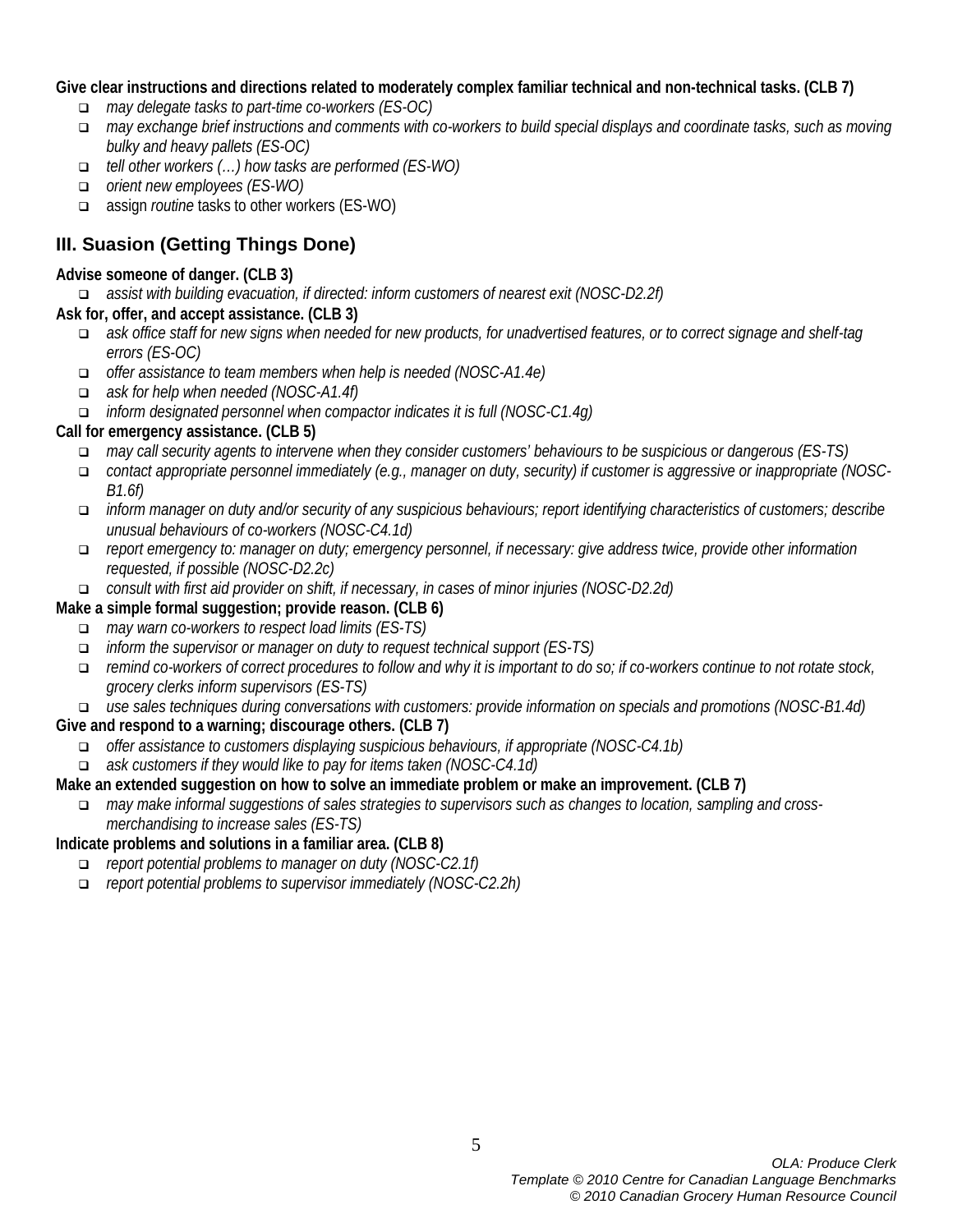# **IV. Information**

# **Presentations**

# **Describe briefly a person, object, situation and daily routine. (CLB 3)**

- *inform cashiers of prices of specific products as asked (ES-OC)*
- *report poor quality products received to supervisors (ES-OC)*
- *inform supervisors of shortages (ES-TS)*
- *inform supervisors of discrepancies (ES-TS)*
- *describe organization's customer loyalty/membership program (NOSC-B1.1); store layout and location of in-store products (NOSC-B1.2)*
- *report defects to supervisor (NOSC-C1.2d)*
- *notify supervisor of discrepancies (NOSC-C3.1c)*
- *report unsafe or damaged equipment to supervisor immediately (NOSC-D1.2e)*

# **Tell a detailed story/report an incident (CLB 5)**

- *report (…) injuries as soon as possible (NOSC-D1.1f)*
- *report safety concerns to supervisor (NOSC-D1.1g)*

# **Describe a scene or picture. (CLB 5)**

*notify supervisor of needed supplies, if you are a designated first aid provider (NOSC-D2.1e)*

# **Describe a daily routine. (CLB 5)**

*share information and skills (NOSC-A1.4h)*

# **Interaction One-on-One**

**Ask for and provide information related to routine daily activities (e.g., personal, family, others, work). (CLB 5)**

- *may read product labels aloud for customers who have difficulty reading fine print (ES-RT)*
- *may respond to questions from health and safety inspectors about organization's protocols, e.g., product storage (ES-OC)*
- *may provide (…) preparation methods, when customers ask for help (ES-OC)*
- *discuss lunch and work breaks with co-workers, to determine who goes and when; discuss their schedules with supervisors or co-workers when necessary to make scheduling changes (ES-OC)*
- *may (…) call alternative suppliers and/or other stores to obtain products (ES-TS)*
- *contact appropriate co-workers to learn correct prices (ES-TS)*
- *ask supervisors for information on store operations, policies and procedures (ES-TS)*
- *call office staff to check prices or to resolve conflicts with shelf tags and other signs (ES-TS)*
- *update their product knowledge, including locations and promotions, by consulting co-workers (ES-CL)*

*respond appropriately, e.g., provide answer, ask supervisor/department manager to handle customer's request (NOSC-B1.5b)*

#### **Ask for and provide detailed information related to personal needs, varied daily activities and routine work requirements. (CLB 7)**

- *describe tastes and textures of produce to customers when asked (ES-OC)*
- *provide measurement conversions and preparation methods, when customers ask for help (ES-OC)*
- *advise co-workers and supervisors of stock shortages and malfunctioning equipment; repeat to supervisors and suppliers customers' special requests and feedback about products and store operations (ES-OC)*
- *ask questions to learn about preparation and presentation of new and unusual products from product demonstrators and vendors (ES-OC)*
- *may participate in annual performance evaluations to determine eligibility for pay raises; may discuss career plans and set new performance goals, according to organizations' protocols and type of employment (ES-OC)*
- *ask supervisors, department specialists, store managers and vendor questions about specific products, such as availability, to be able to answer customers' questions (ES-TS)*
- *describe produce department products (NOS-A1.1); produce display and storage requirements (NOS-A1.2)*
- *confirm tasks (e.g., wet counters, fresh production, crisping) with supervisor (NOS-B1.1b)*
- *inform supervisor, if required (NOS-B1.3b); of discrepancies (NOS-B1.5c); of quality control issues (NOS-B3.3j)*
- *respond to customers' enquiries regarding food allergies and intolerances (NOSC-B1.4c)*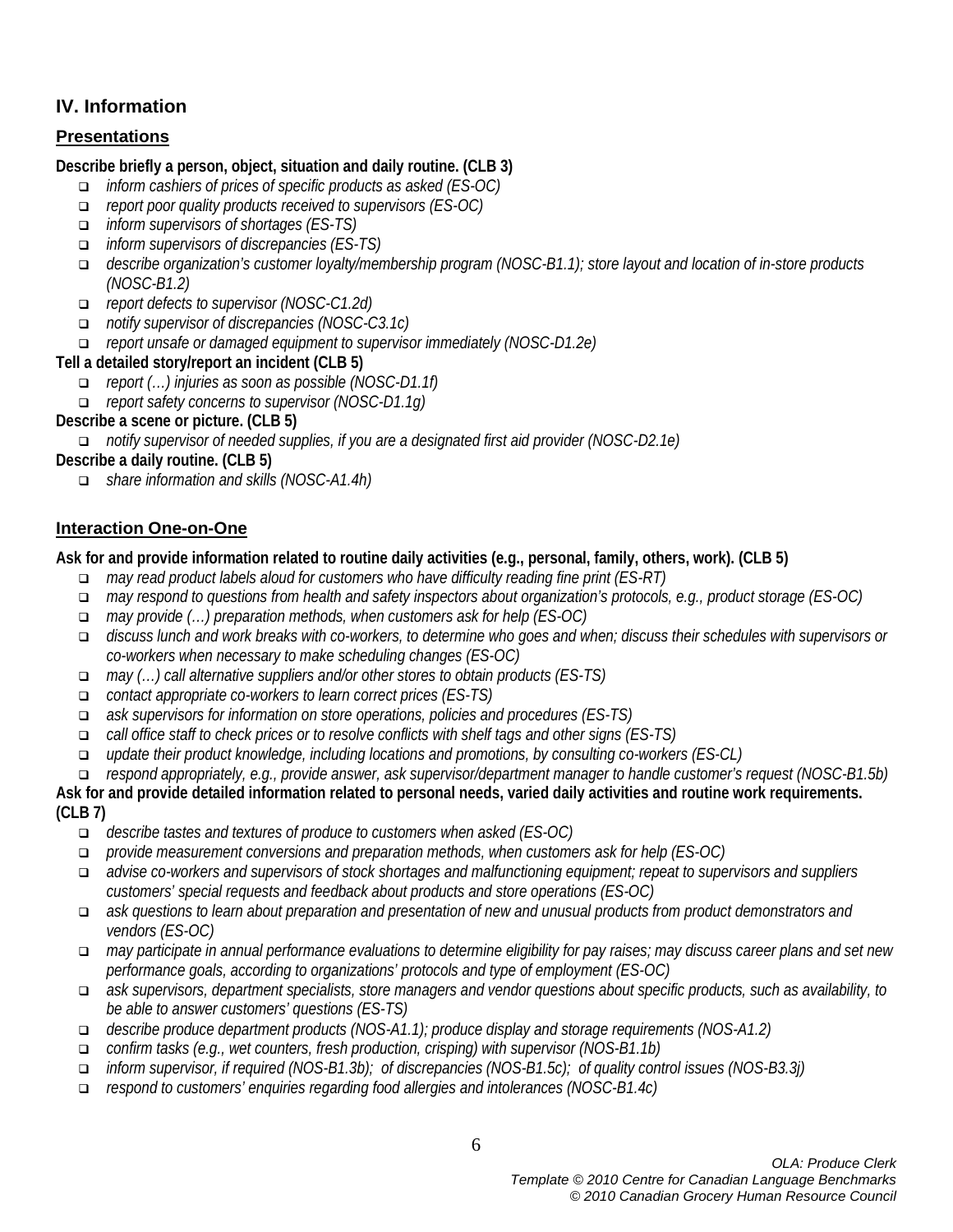**Ask for and/or provide detailed information related to personal needs, varied daily activities and routine work requirements. (CLB 8)**

 *answer customers' questions about store operations, locations of specific products, prices, availability of products and product ingredients, especially for allergen concerns and about sale or featured items (ES-OC)*

**Discuss options. (CLB 8)**

- *may recommend substitutions to customers when specific products are unavailable or cannot be used due to dietary restrictions; may suggest cross-merchandised products, such as sauces and dips, to customers and make recommendations when asked (ES-OC)*
- *may make suggestions to supervisors to improve placement of special displays and featured products in departments, when changes are possible (ES-OC)*
- *mention availability of rain checks to customers who ask and may suggest substitute products for the same price, as directed by managers (ES-TS)*
- *provide informal, and occasionally formal, feedback to supervisors and managers concerning customer satisfaction, product quality and store procedures (ES-TS)*

# **Interaction in a Group**

# **Participate in a small group discussion. (CLB 5)**

*network with colleagues (NOSC-A1.5f)*

**Participate in a small group discussion/meeting on non-personal familiar topics and issues: express opinions, feelings, obligation, ability, certainty. (CLB 6)**

- *inform supervisors of progress on tasks, tasks that have been completed and ask questions about task assignments; inform clerks coming on shift about concerns and tasks that carry over to subsequent shifts (ES-OC)*
- *discuss new products, product saleability, and rotations and quality concerns with co-workers and supervisors (ES-OC)*
- *discuss store policies and procedures with co-workers and supervisors (ES-OC)*

**Participate in a small group discussion/meeting: express opinions and feelings; qualify opinion, express reservations, approval and disapproval. (CLB 7)**

*discuss tasks with co-workers and supervisors in order to divide priority tasks as equitably as possible (ES-TS)*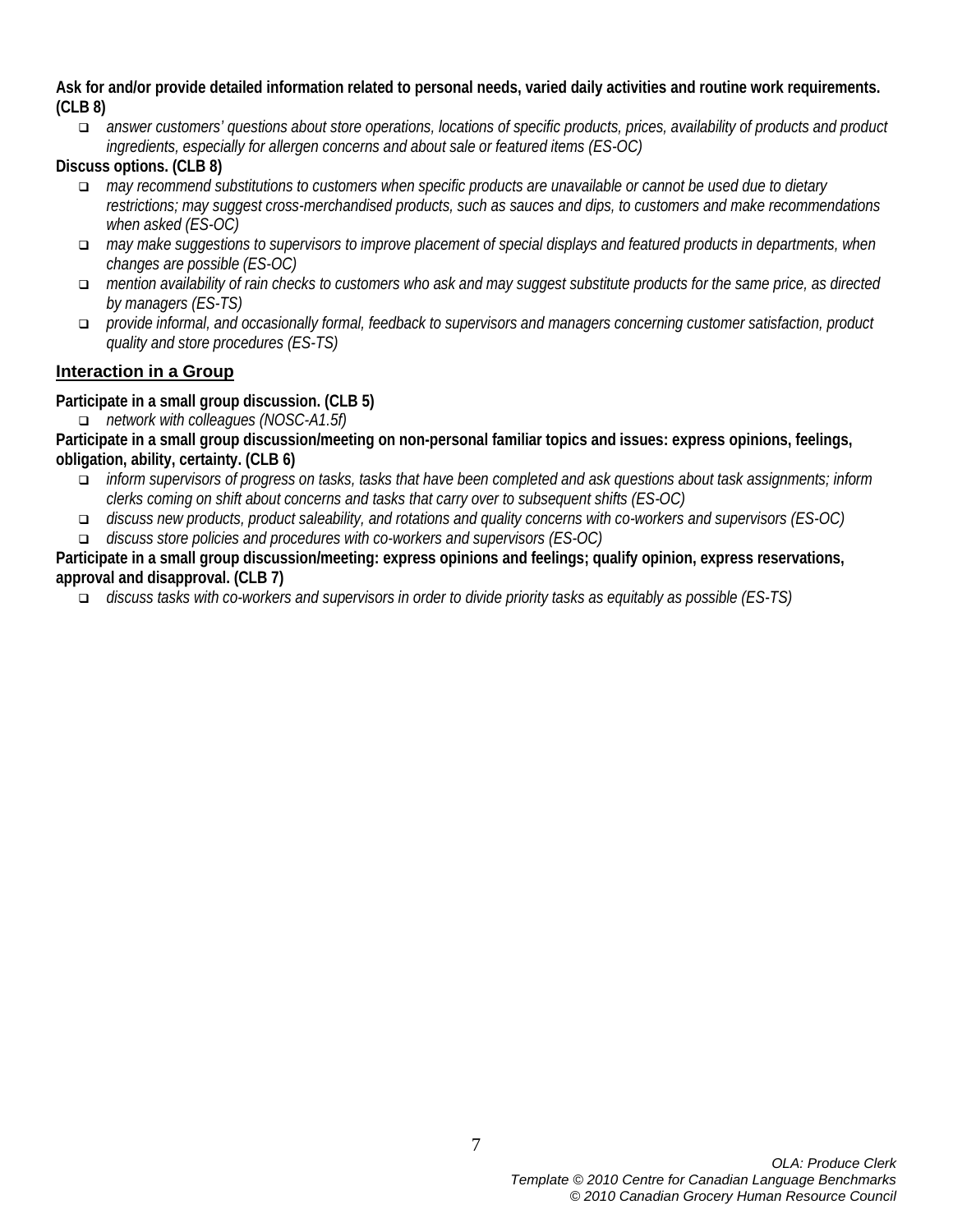# **Skill: Listening**

# **I. Social Interaction**

**Identify verbal and non-verbal details of social exchanges, including styles of greetings, leave-taking and introductions. (CLB 3)**

 *listen effectively: display interest and enthusiasm; do not interrupt or finish message for speaker (NOSC-A1.3b)* **Identify specific factual details and inferred meanings in dialogues of casual small talk, introductions, leave-taking, and in short phone calls. (CLB 4)**

*may respond to telephone enquiries from customers or from co-workers in other departments (ES-OC)*

**Identify specific factual details and inferred meanings in dialogues containing openings and closings, making and cancelling of appointments, apologies, regrets, excuses, problems in reception and communication. (CLB 6)**

 *may use self-directed learning tools, such as (…) videos on safe lifting methods, if provided by their organizations (ES-CL) watch training videos (NOSC-A1.5c)*

- **Identify stated and unspecified details, facts and opinions about situation and relationship of participants containing expression of and response to gratitude and appreciation, complaint, hope, disappointment, satisfaction, dissatisfaction, approval and disapproval. (CLB 7)**
	- *listen to details of customer's complaint or concern (NOSC-B1.6c)*

# **II. Instructions**

**Understand sets of instructions related to simple technical and non-technical tasks. (CLB 7)**

- *may listen to supervisors' instructions for ordering products (ES-OC)*
- *listen to supervisors' instructions on products to feature on aisle ends and in special displays (ES-OC)*
- *receive work assignments from supervisors and managers (ES-TS)*
- *follow (…) instructions from supervisor (NOS-B1.5c)*

**Understand simple directions on the phone. (CLB 7)**

*may take customers' orders for fresh-cut products… by telephone (ES-OC)*

# **III. Suasion (Getting Things Done)**

**Demonstrate comprehension of factual details and some inferred meanings in simple advice and suggestions, announcements and commercials. (CLB 5)**

- *listen and respond to requests to answer telephones, clean spills, pick up stock in receiving areas and provide prices to cashiers (ES-OC)*
- *listen to coded announcements made on public address systems to respond to emergencies, such as missing children and shoplifters (ES-OC)*

#### **Demonstrate comprehension of details and speaker's purpose in suggestions, advice, encouragements and requests. (CLB 6)**

- *may respond to questions from health and safety inspectors about organization's protocols, e.g., product storage (ES-OC)*
- *listen carefully to customers' comments about products, displays, store hours and general operations; listen to customers' complaints about products with respect to quality, prices and availability (ES-OC)*
- *listen to customers' requests to determine necessary details (NOSC-B1.5a)*

# **Demonstrate comprehension of details and speaker's purpose in directive requests, reminders, orders and pleas. (CLB 7)**

*may take customers' orders for fresh-cut products at full-serve counters (ES-OC)*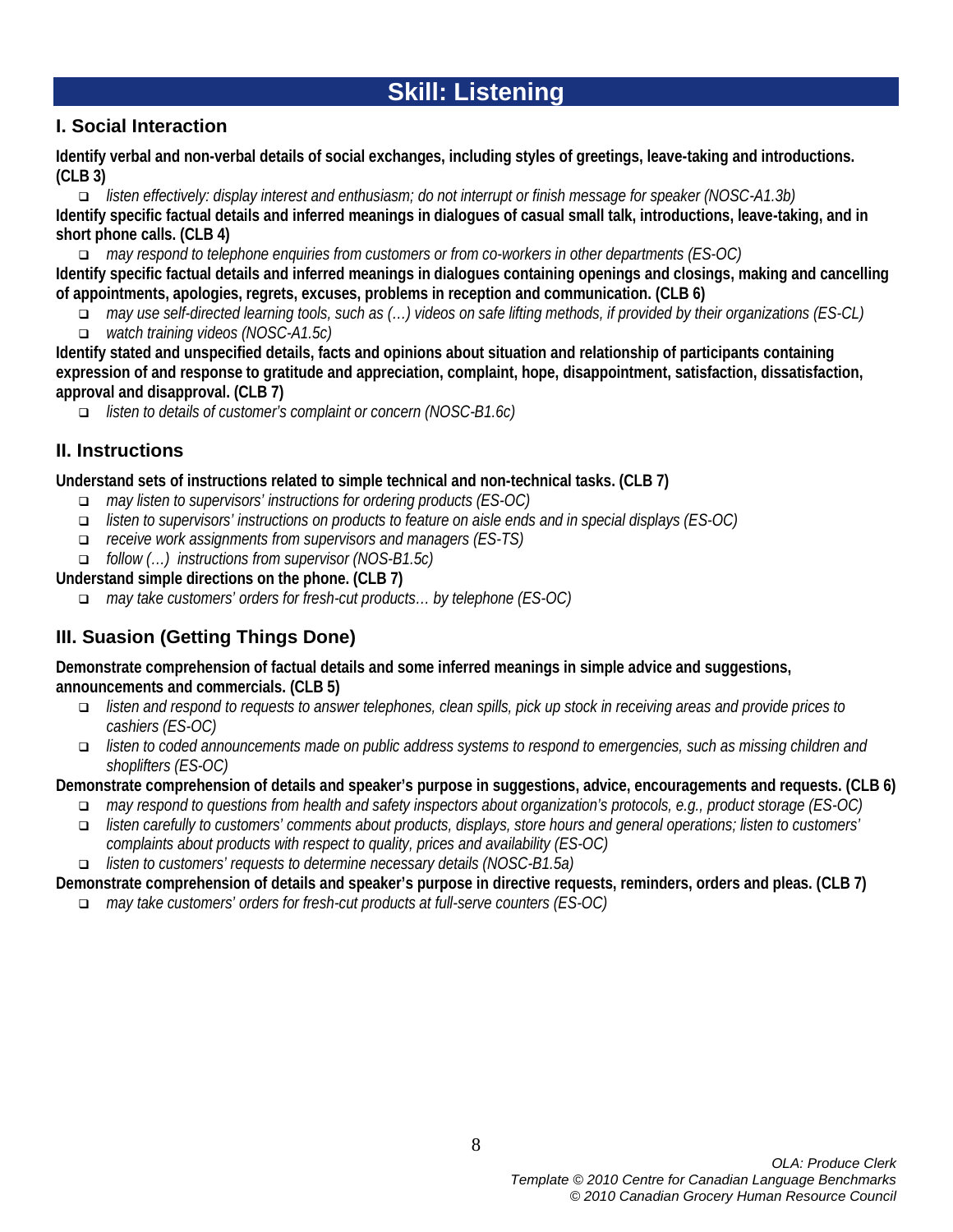# **IV**. **Information**

**Identify main ideas, supporting details, statements and examples in a descriptive or narrative presentation, or in a group interaction (e.g., meeting, discussion). (CLB 6)**

- *attend training sessions on workplace safety, injury prevention and safe food handling practices as required (ES-CL)*
- *may (…) take training and become certified to operate power jacks, forklift trucks and to operate balers and compacters, as needed (ES-CL)*
- *take required training; [to operate] automated systems, e.g., Sterox system (NOS- B1.3b) ; use knives (NOS-B2.1a); operate pineapple corer (NOS-B2.2a); operate overwrap machine (NOS-B2.3a) operate weigh scale/labeling machine (NOS-B2.4a); maintain misting machine (NOS-B2.5a); operate ice machines (NOS-B2.6a)*
- *take approved courses or in-house training programs, e.g., management preparation (NOSC-A1.5a)*
- *attend vendor seminars (NOSC-A1.5d)*
- *take in-store product knowledge workshops (NOSC-A1.5e)*
- *attend orientations and staff meetings (NOSC-A2.1a)*
- *take required training [to use scan guns] (NOSC-C1.1a); [to operate pallet jacks/movers] (NOSC-C1.2a); [to use balers] (NOSC-C1.3a); [to use garbage compactor] (NOSC-C1.4a)*
- *take standard first aid and basic cardio-pulmonary resuscitation (CPR) training (NOSC-D2.1e)*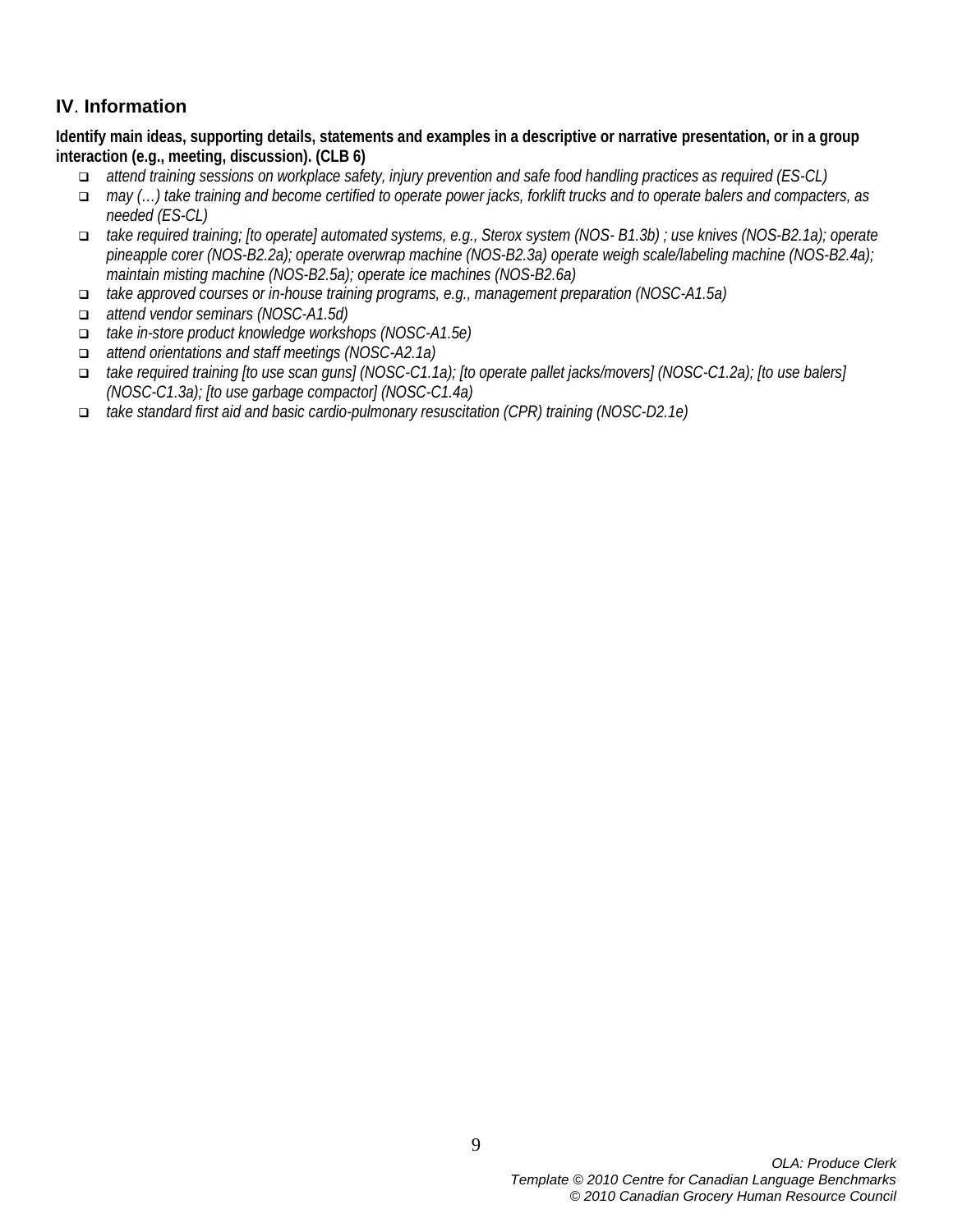# **Skill: Reading**

# **I. Social Interaction Texts**

No communication tasks for this category were found in the source documents. These tasks may, in fact, exist for this occupation and will require individual assessment in each work context.

# **II. Instructions**

**Follow one- to five-step common everyday instructions and instructional texts. (CLB 3)**

- *read poster captions for safe hand washing methods (ES-RT)*
- **Follow one- to six-step common everyday instructions and instructional texts. (CLB 4)**

*follow sanitizer label directions (NOS-B1.3a)*

**Understand and follow moderately complex written instructions for seven to 10-step procedures. (CLB 5)**

- *read notes from supervisors that may include instructions to take down or move displays, place orders for certain products or put certain products out as features (ES-RT)*
- *follow procedure for acquiring products from other departments (NOS-B3.3b)*

**Follow a set of written instructions on 10- to 13- step everyday procedures related to simple technical and non-technical tasks. (CLB 7)**

- *may read instructions for use, safe handling, health emergencies and clean-ups of accidental spillages in cleaning products' material safety data sheets (MSDS) (ES-RT)*
- *may read information sheets on topics such as safe food handling techniques; may read operating procedures posted beside balers and garbage compactors (ES-RT)*
- *reassemble equipment according to manufacturers' instructions, as required (NOS-B1.3e)*
- *follow manufacturers' instructions to remove old roll [from overwrap machine]and replace with new one (NOS-B2.3d)*
- *follow instructions for preparing produce (NOS-B3.3f); follow instructions for assembly (NOS-B3.3g)*
- *follow manufacturer's maintenance instructions/organizational procedures (NOSC-C2.1a)*
- *follow correct storage procedures for flammable chemicals, e.g., cleaners, solvents (NOSC-D1.1k)*
- *follow lock-out procedures when changing implements or cleaning (NOSC-D1.2d)*
- *use electrical equipment following manufacturers' instructions (NOSC-D1.2d)*
- *review organizational policies and procedures related to emergencies, e.g., customer injury, flood, bomb threat, fire, earthquake (NOSC-D2.1a)*

# **III. Business/Service Texts**

# **Find information in formatted texts: forms, tables, schedules, directories. (CLB 3)**

- *read instructions to complete forms, such as requests for vacations and days off (ES-RT)*
- *may read product labels aloud for customers who have difficulty reading fine print (ES-RT)*
- *locate product prices, formats and quantities on product and shelf labels; they may compare product names and universal product codes on shelf labels to product names and codes on product labels; check best-before dates on products (ES-DU)*
- *look for checkmarks and/or initials in various logs, such as sweep logs, to ensure that tasks have been completed; may identify items on customers' grocery lists to help customers find specific products or describe products (ES-DU)*
- *compare best-before dates on products to current date to determine stock rotation (ES-N)*
- *look up prices (ES-TS)*
- *check best-before dates while restocking pre-packaged products, e.g., bagged salads and vegetables, bottled juices (NOS-B1.2d)*
- *monitor products… including: best-before dates (NOS-B1.4a)*
- *read labels to identify ingredients (NOSC-B1.4c)*
- *check… temperatures of coolers/freezers daily (NOSC-C2.1b); temperatures of cases (NOSC-C2.2b)*
- *check best-before dates to ensure that product is rotated (NOSC-C2.2c); check manufacturers' labels for: storage instructions, e.g., must be refrigerated (NOSC-C3.1e); check containers for production and best-before dates (NOSC-C3.2e)*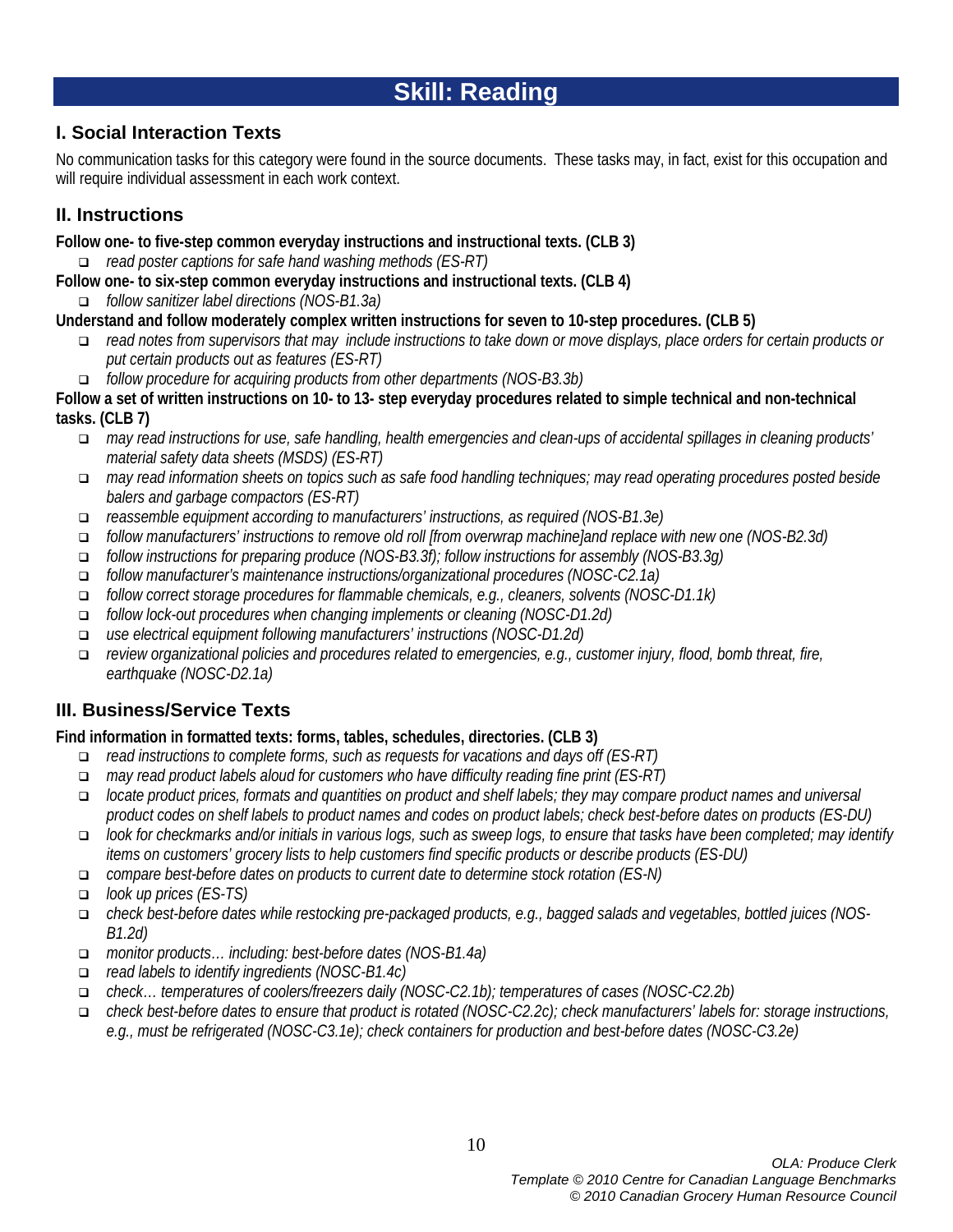#### **Get information from short business brochures, notices, form letters and flyers. (CLB 3)**

- *check product names, prices, discounts and formats on special merchandising signs; may observe warnings on signs in storage and receiving areas to avoid forklifts, electrical hazards and slippery floors (ES-DU)*
- *check numbers of accident-free days and performance indicators, such as total daily sales, on communication boards for store personnel (ES-DU)*
- *scan illustrations on posters promoting hand washing, safe food handling methods and techniques to prevent workplace injuries; may refer to brand logos on boxes and bags to find required products for stocking shelves (ES-DU)*
- *find names and prices of featured products and of products on sale in sales flyers (ES-TS)*
- *read postings on bulletin boards (NOSC-A2.1a)*
- *review advertised specials in sales flyer as needed (NOSC-B1.4a)*
- *read communication board/log (NOSC-C2.3c)*

#### **Find information in formatted texts: forms, tables, schedules, directories. (CLB 4)**

- *scan work schedules to determine their work shifts; may check first aid attendant schedules to identify designated first aid providers on shift (ES-DU)*
- *may check 'trim requirement lists' to determine numbers of cases of lettuce to prepare for a day (ES-DU)*
- *may scan ingredient lists to determine quantities of specific produce required for fresh-cut products (ES-DU)*
- *may check product look-up codes for fruit salads and packaged vegetables in product code lists (ES-DU)*
- *may read price lists to determine product codes, prices and origins of specific products (ES-DU)*
- *may find product codes, names, sizes, quality and quantities in purchase order forms (ES-DU)*
- *check… accuracy of signs, e.g., country of origin, grade, pricing (NOS-B1.1j)*
- *check purchase order, if required, to ensure that product s match specifications (NOSC-C3.1a)*
- *check invoice against order to verify purchase quantity (NOSC-C3.1b)*

#### **Get information from short business brochures, notices, form letters and flyers. (CLB 4)**

- *may read descriptions, storage instructions and preparation methods for exotic vegetables on cards displayed above product racks (ES-RT)*
- *read product alert notices from supervisors or public health officials describing health and other potential risks linked to certain imported produce (ES-RT)*
- *may read job postings to learn about career opportunities within their organizations; may read memos about upcoming store functions for staff, such as 'Jeans Day' (ES-RT)*
- *read labels, for example, they identify country of origin, name of product, weight/count on produce boxes to ensure that products received are the correct products, to answer customer questions and to verify the accuracy of signs (ES-DU)*
- *scan weekly sales flyers to identify featured produce that will need to be kept well stocked; scan weekly flyers to locate featured products' sales prices, formats and maximum allowable numbers of items per customer (ES-DU)*
- *find names and prices of featured products and of products on sale in sales flyers and seasonal publications (ES-TS)*
- *update their product knowledge, including locations and promotions, by (…) reading labels, memos, flyers and plan-o-grams as needed (ES-CL)*
- *familiarize self with current department information, for example: check customers' special orders; check communication board/log; check tasks carried over from previous shift; read memos and plan-o-grams; review weekly sales flyer; identify instore promotions/feature products (NOS-B1.1a)*

#### **Identify factual details and some inferred meanings in moderately complex texts containing advice, requests, specifications. (CLB 6)**

- *may read recipes and/or instruction sheets to prepare mixed salads and fresh fruit platters (ES-RT)*
- *may read information in department resource books on specific fruits and vegetables such as handling, storage, ripeness indicators, descriptions of taste and preparation suggestions (ES-RT)*
- *read dates for upcoming inventories, and reminders of tasks and policies, in memos from supervisors (ES-RT)*
- *read suppliers' memos announcing product recalls (ES-RT)*
- *scan workplace health and safety memos for tips, such as the proper way to lift heavy items (ES-RT)*
- *scan product labels for nutritional values, ingredients (including possible allergens and additives) and country of origin to be able to answer customers' questions, such as whether products are organic (ES-DU)*
- *may read recipes and information sheets with customers (ES-OC)*
- *look up information on produce characteristics, handling, storage requirements and preparation suggestions in produce resource texts for customers (ES-TS)*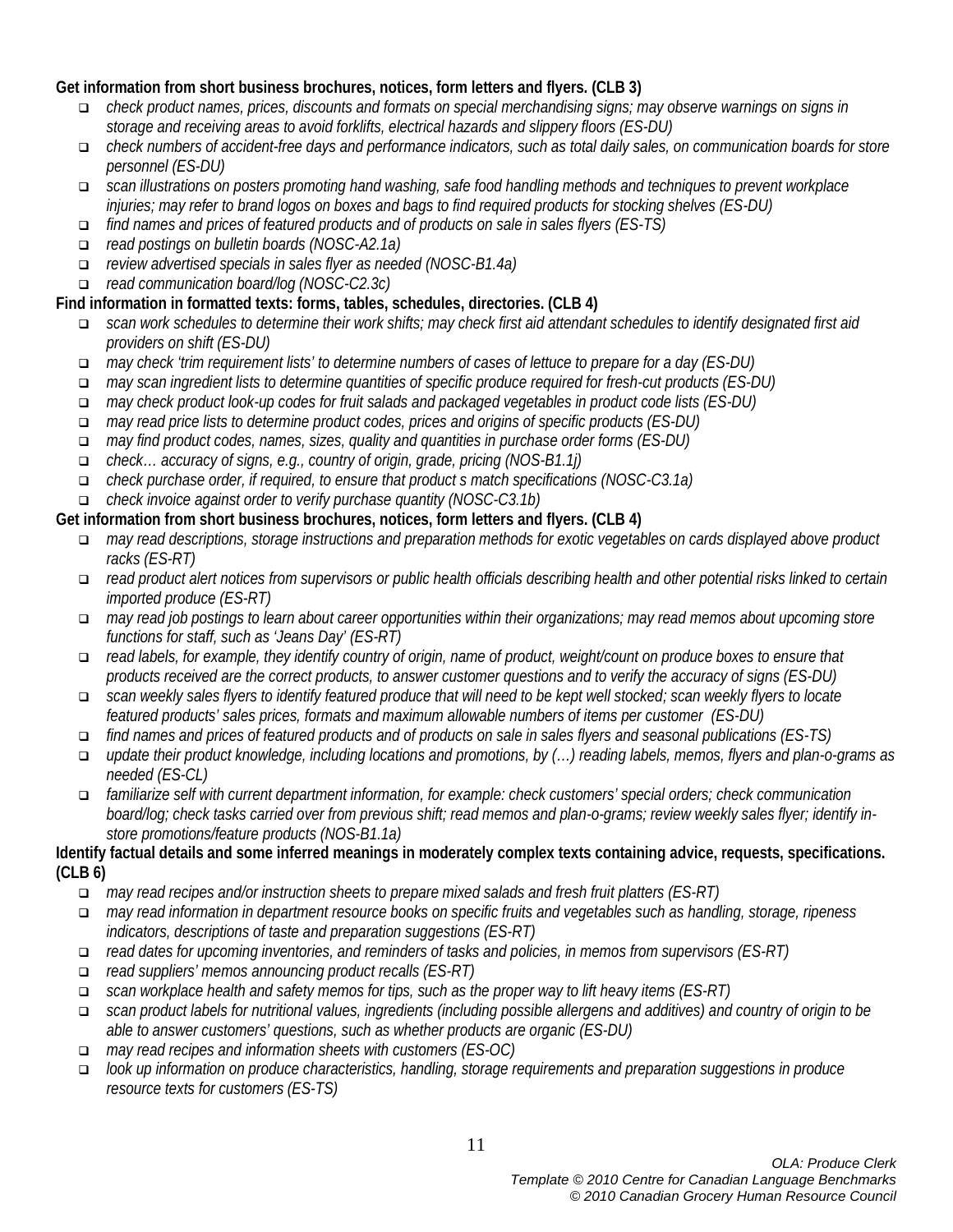- *read memos to stay current with procedures and policies (ES-CL)*
- *receive orders, as requested (NOS-B1.1o)*
- *review specifications for trimming and crisping products (NOS-B3.2a)*
- *determine specifications, e.g., read policy manual (NOS-B3.3a)*

# **Find two or three pieces of information in moderately complex formatted texts. (CLB 6)**

- *may find product codes, names, sizes and quantities in multiple-page invoices (ES-DU*
- *may find policies and procedures in orientation manuals or collective agreements (ES-TS)*
- *use resources (e.g., manuals) if you do not know answers to customers' questions (NOSC-B1.4d)*

#### **Identify factual details and some inferred meanings in moderately complex texts containing assessments, evaluations, advice. (CLB 7)**

- *may read questions in training quizzes and opinion surveys for their organizations (ES-RT)*
- **Locate three or four pieces of information in moderately complex formatted texts. (CLB 7)**
	- *may skim through orientation manuals or collective agreements for specific information about benefits, hours of work and pay (ES-RT)*
	- *review documentation to determine: stock delivery dates, stock inventory, back orders, organization's distributions, if applicable (NOS-B1.7a)*
	- *check MSDS as needed to determine: personal protective equipment requirements; chemical and cleaning product handling, storage and disposal guidelines (NOSC-D1.1a)*

# **IV. Informational Texts**

**Get the gist, key information, and important detail of simple explicit one- to two-paragraph texts. (CLB 3)**

- *read tasks to complete on their shifts in notes from supervisors and co-workers (ES-RT)*
- *ensure that label contains correct preparation date and best-before date (NOS-B3.3i)*

**Use standard reference texts: dictionaries, maps and diagrams. (CLB 3)**

- *may compare products received, including product counts, formats and brands, to products and quantities ordered and invoiced when receiving merchandise (ES-N)*
- *may compare temperatures of produce such as cut melons to desired standards (ES-N)*

**Get the gist, key information and important detail of simple, explicit two- to three-paragraph texts (e.g., news articles, educational/content materials, stories. (CLB 4)**

- *may read merchandising notes to learn about new products and weekly specials, and how they are to be displayed (ES-RT)*
- *read organization's publications (NOSC-A1.5g)*
- *check in-store resources for ingredient lists (NOSC-B1.4c)*

**Demonstrate comprehension of a two- or three-paragraph moderately complex descriptive or narrative text on a familiar topic. (CLB 5)**

*follow manufacturer's maintenance instructions/organizational procedures (NOSC-C2.1a)*

**Demonstrate comprehension of standard maps, basic diagrams, basic graphs. (CLB 5)**

- *may refer to plan-o-grams to determine placement of packaged products and produce on shelves and in display cases. Plan-ograms may change weekly for set-ups off products and produce featured in sales flyers, as well as for seasonal products or unadvertised specials (ES-DU)*
- *follow schematics/plan-o-grams (NOS-B1.5c)*

**Demonstrate comprehension of factual details and inferred meanings in an extended description, report or narration when events are reported out of sequence. Draw conclusions. (CLB 8)**

- *[read] applicable federal, provincial/territorial legislation and municipal by-laws related to your job (NOSC-A2.1a)*
- *keep up to date with changes in legislation, policies and procedures (NOSC-A2.1c)*

# **Information Literacy/Reference and Study Skills Competencies**

**Access/locate several pieces of information in on-line electronic reference sources. (CLB 8)**

- *may use self-directed learning tools, such as online assessment tests (ES-CL)*
- *take online product knowledge workshops (NOSC-A1.5e)*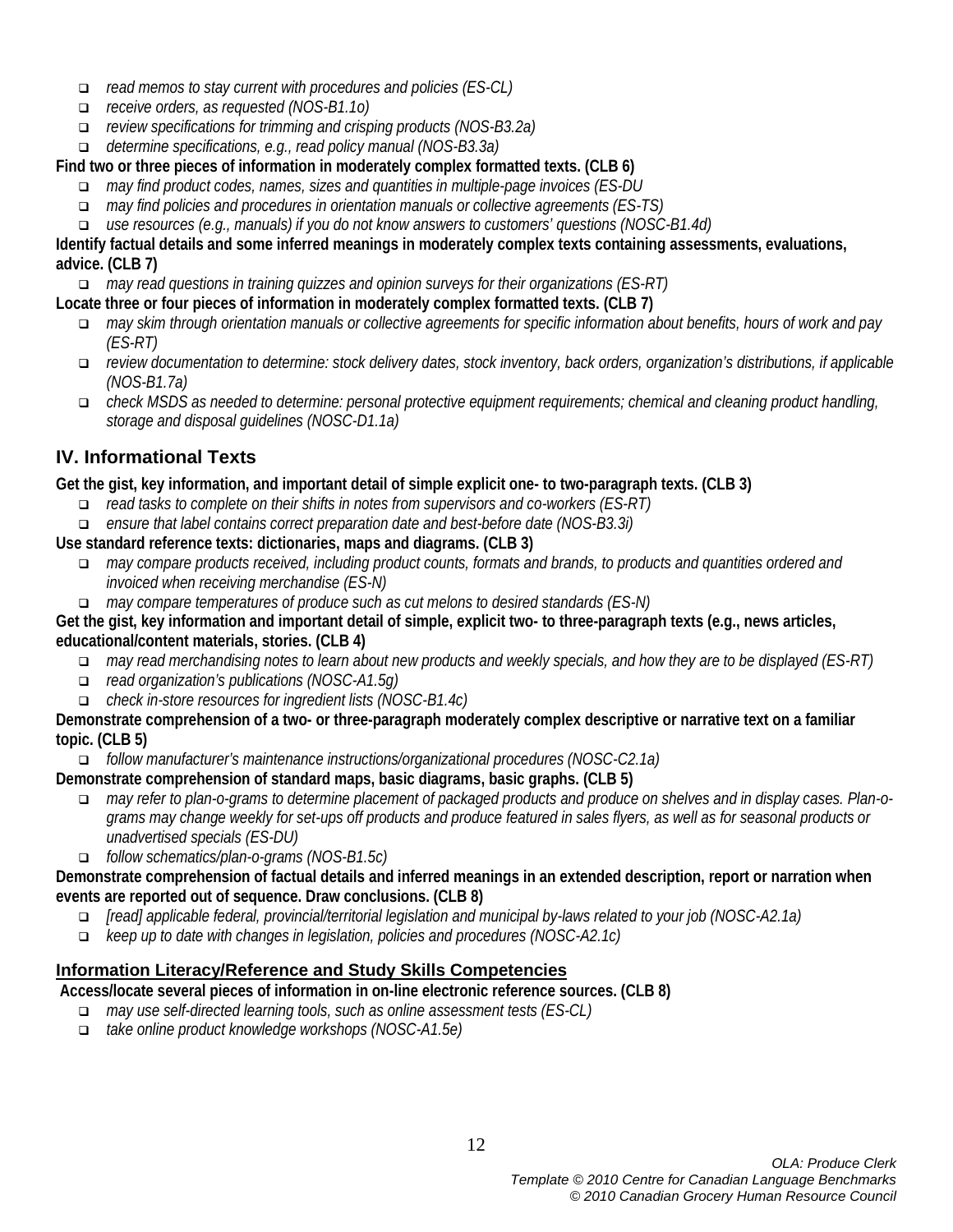# **Skill: Writing**

# **I. Social Interaction**

No communication tasks for this category were found in the source documents. These tasks may, in fact, exist for this occupation and will require individual assessment in each work context.

# **II. Recording/Reproducing Information**

**Copy short texts to record information for personal use, or to complete tasks, or to learn information. (CLB 4)**

- *write date of receipt directly on boxes/containers (NOS-B1.6c)*
- *date and label stored products/ingredients (NOS-B3.1j)*

#### **Take live phone messages, voice mail messages or pre-recorded information with five to seven details. (CLB 5)**

- *may write telephone messages for supervisors (ES-W)*
- *take telephone messages (NOSC-C2.3c)*

# **III. Business/Service Messages**

#### **Fill out simple forms. (CLB 3-4)**

- *may enter temperatures of produce (such as cut melons) into logs to track product safety (ES-DU)*
- *may enter their names on specific dates in calendars to indicate desired days off; may enter times, checkmarks and initials to tasks completed in logs, such as sweep logs and washroom logs; may enter temperatures and initials into temperature logs for freezers and coolers at scheduled times (ES-DU)*
- *log changes in (sanitizer) solution (NOS-B1.3b)*
- *complete department documentation, as required, e.g., fill in sweep log (NOS-B1.5l)*
- *use specified forms (NOSC-A1.3d)*
- *log temperatures of coolers/freezers daily, if required: record reason for temperatures that are out-of-range, if known (NOSC-C2.1b); log temperatures of cases, if required: record reason for temperatures that are out-of-range, if known (NOSC-C2.2b)*
- *complete required documentation for shift duties (…) enter data from completed tasks, e.g., date, time, initials (NOSC-C2.3b)*
- *complete required forms, e.g., sweep logs: document actions taken; note dates and times (NOSC-D1.1h)*

#### **Convey simple business messages as written notes. (CLB 3-4)**

- *may make simple signs to identify damaged and malfunctioning equipment, such as step-ladders and balers (ES-DU)*
- *may make lists of products needed from back storage areas while doing walkthroughs of their areas; they may make lists of tasks to do in order to organize their daily work (ES-DU)*
- *document [customers'] request, if required (NOSC-B1.5c)*
- *write notes to supervisor/co-workers on next shift (NOSC-C2.3c)*
- *note special requests (NOSC-C2.3c)*
- *label products with date of receipt directly on box/container, if required (NOSC-C3.1g)*

#### **Fill out forms. (CLB 5)**

- *may enter quantities, product names and unit prices to 'stock transfer forms' to account for ingredients taken from other departments for fresh-cut products (ES-DU)*
- *may write reasons for product returns to vendors on refund vouchers (ES-W)*
- *describe reasons for requesting days off on appropriate forms; may describe details of unscheduled floor cleanings, indicating times, issues and actions taken, in sweep logs (ES-W)*
- *document shrink/waste, as required (NOS-B1.1d)*
- *enter reductions, if applicable (NOS-B1.1d)*
- *complete department documentation (e.g., sweep, temperature and maintenance logs; production sheets), as required (NOS-B1.1n)*
- *record shrink, if required (NOS-B1.2b)*
- *document shrink or reduction (NOS-B1.4d)*
- *complete transfer form (NOS-B3.3b)*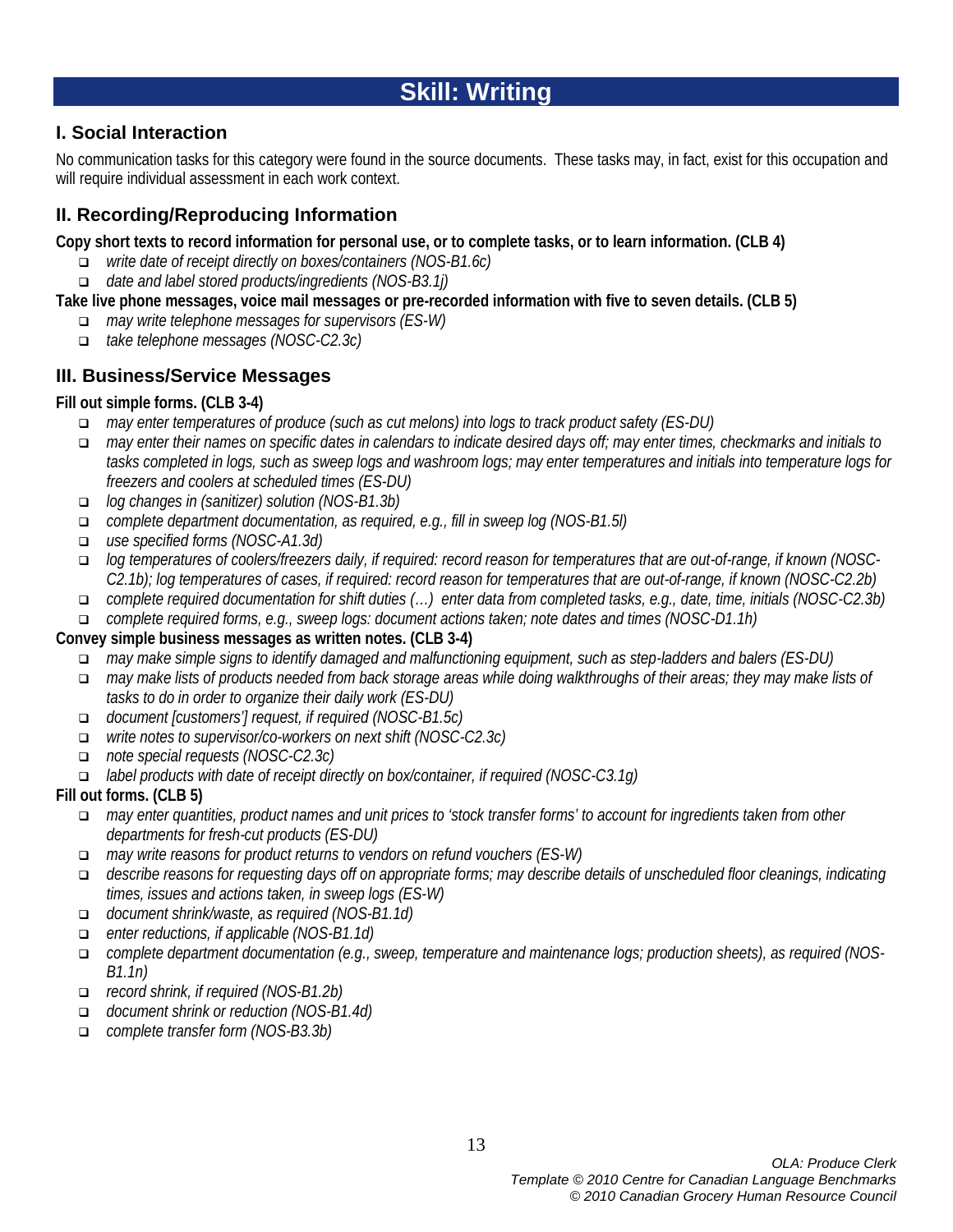**Fill out moderately complex forms. (CLB 6-7)**

- *may fill out customer order forms for fresh-cut products by entering customers' names, contact information, pick-up dates and times, and by checking off selected items and desired quantities (ES-DU)*
- *may enter dates, products, quantities and costs into waste logs and shrinkage sheets to track product wastage (if they do not have access to hand-held scanning units) (ES-DU)*
- *complete forms for benefits and other union or personnel reasons; may enter their names and dates for vacations and days off into 'request for time off' forms (ES-DU)*
- *may write descriptions of accidents and incidents they have been involved in or witnessed for incident reports (ES-W)*
- *document injuries as soon as possible (NOSC-D1.1f)*

#### **Convey business messages as written notes to pass on routine information, make requests, or respond to recommendations and warnings. (CLB 7)**

- *write short notes to inform supervisors of tasks left uncompleted at the ends of their shifts, identify tasks that need to be completed and explain the reasons (ES-W)*
- *complete department documentation, as required: note tasks that need to be carried over to next shift (NOS-B1.2i)*
- *complete department documentation [to order products], as required (NOS-B1.7e)*
- *complete department documentation [to maintain misting system], as required (NOS-B2.5e)*

**Convey business messages as written notes, memoranda, letters of request, or work record log entries, to indicate a problem, to request a change, or to request information. (CLB 8)**

- *place (… ) orders, as requested (NOS-B1.1o)*
- *document order, as required, e.g., scan barcodes, fill in checklist (NOS-B1.7c)*

# **IV. Presenting Information**

**Write two or three paragraphs to narrate a familiar sequence of events from the past; to tell a story; or to provide a detailed description, comparison. (CLB 7)**

- *may use some computer and software applications (ES-CU)*
- *document details of emergency, if required (NOSC-D2.2h)*